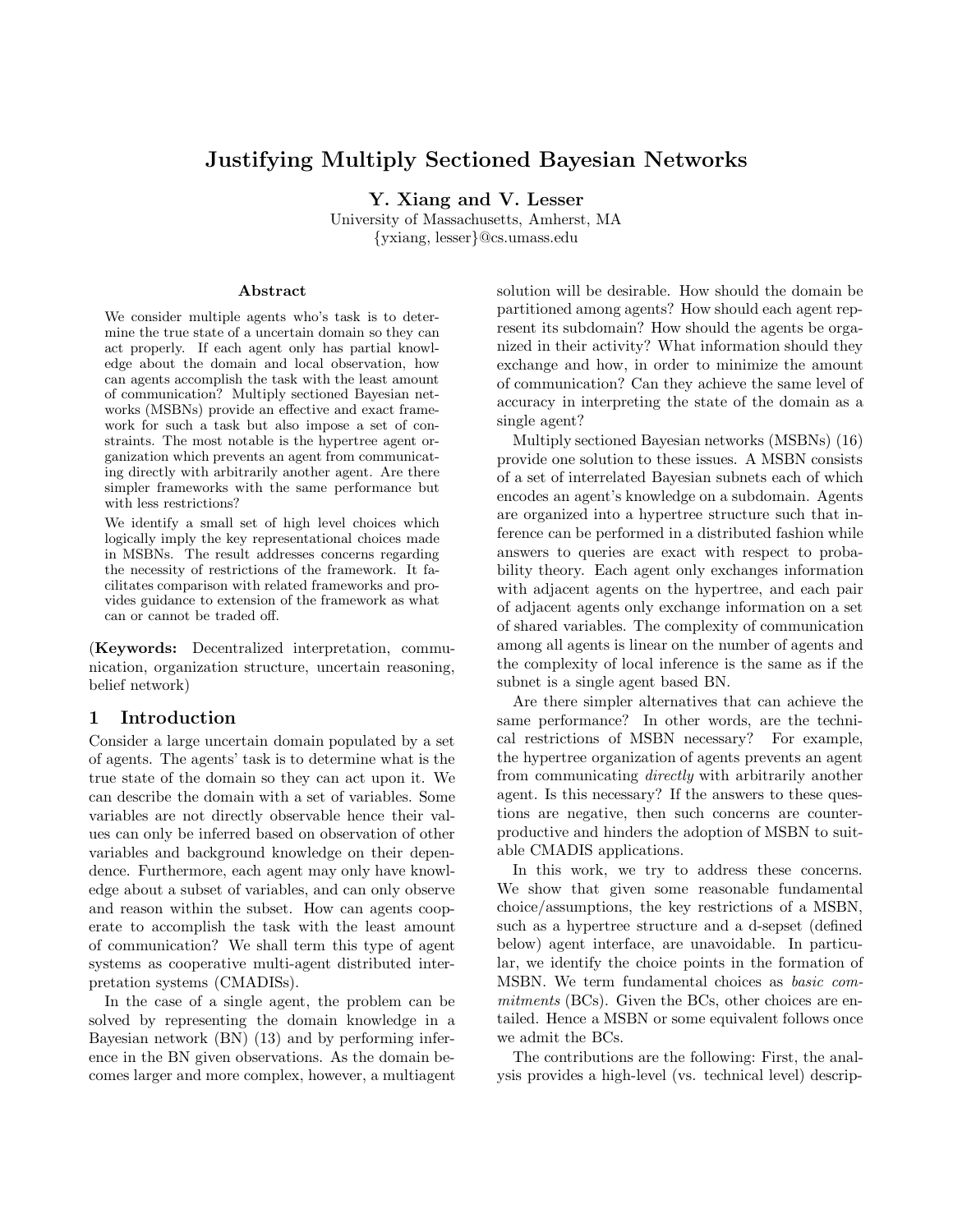tion about the applicability of MSBN and addresses concerns regarding necessity of major restrictions. Second, the results facilitate comparison with alternative frameworks. Third, when needs for extension of MSBN or relaxation of its restrictions arise, the analysis provides a guideline as what can or cannot be traded off.

In Section 2, we briefly overview the MSBN framework with representational choices summarized. Each remaining section identifies some BCs and derives implied choices.

### **2 Overview of MSBNs**

A BN  $(13)$  *S* is a triplet  $(N, D, P)$  where *N* is a set of domain variables, *D* is a DAG whose nodes are labeled by elements of *N*, and *P* is a joint probability distribution (jpd) over *N*. A MSBN (18; 16) *M* is a collection of Bayesian subnets that together defines a BN. These subnets are required to satisfy certain conditions. One condition requires that nodes shared by different subnets form a *d-sepset*, as defined below.

Let  $G_i = (N_i, E_i)$   $(i = 0, 1)$  be two graphs. The graph  $G = (N_0 \cup N_1, E_0 \cup E_1)$  is referred to as the *union* of  $G_0$  and  $G_1$ , denoted by  $G = G_0 \sqcup G_1$ .



Figure 1: A digital circuit.



Figure 2: The subnet  $D_1$  for  $U_1$ .



Figure 3: The subnet  $D_2$  for  $U_2$ .



Figure 4: The hypertree.

**Definition 1** Let  $D_i = (N_i, E_i)$   $(i = 0, 1)$  be two *DAGs such that*  $D = D_0 \sqcup D_1$  *is a DAG. The intersection*  $I = N_0 \cap N_1$  *is a* d-sepset *between*  $D_0$  *and*  $D_1$  *if for every*  $x \in I$  *with its parents*  $\pi$  *in*  $D$ *, either*  $\pi \subseteq N_0$  $or \pi \subseteq N_1$ *. Each*  $x \in I$  *is called a* d-sepnode*.* 

As a small example, fig. 1 shows a digital circuit organized into five components  $U_i$   $(i = 0, ..., 4)$ . It can be modeled as a MSBN with five subnets, two of which are shown in figs. 2 and 3, where each node is labeled by the variable name and an index. The dsepset between them contains 13 variables indicated in fig. 4. For instance, the parents of *z*<sup>4</sup> are all contained in  $D_2$ , while those of  $n_0$  are contained in both  $D_1$  and *D*2. The structure of a MSBN is a multiply sectioned DAG (MSDAG) with a hypertree organization:

**Definition 2** *A* hypertree MSDAG  $\mathcal{D} = \bigsqcup_i D_i$ , where *each D*<sup>i</sup> *is a DAG, is a connected DAG constructible by the following procedure:*

*Start with an empty graph (no node). Recursively add a DAG D*k*, called a* hypernode*, to the existing*  $MSDAG \bigsqcup_{i=0}^{k-1} D_i$  *subject to the constraints:* 

 $[d\text{-}sepset]$  *For each*  $D_j$   $(j < k)$ *,*  $I_{jk} = N_j \cap N_k$  *is a d-sepset when the two DAGs are isolated.*

[*Local covering] There exists*  $D_i$  ( $i < k$ ) *such that, for each*  $D_j$  (*j* < *k*; *j*  $\neq$  *i*)*,* we have  $I_{jk} \subseteq N_i$ *. For an arbitrarily chosen such D*i*, I*ik *is the* hyperlink *between*  $D_i$  *and*  $D_k$  *which are said to be* adjacent.

Note that a hypertree MSDAG is a *tree* where each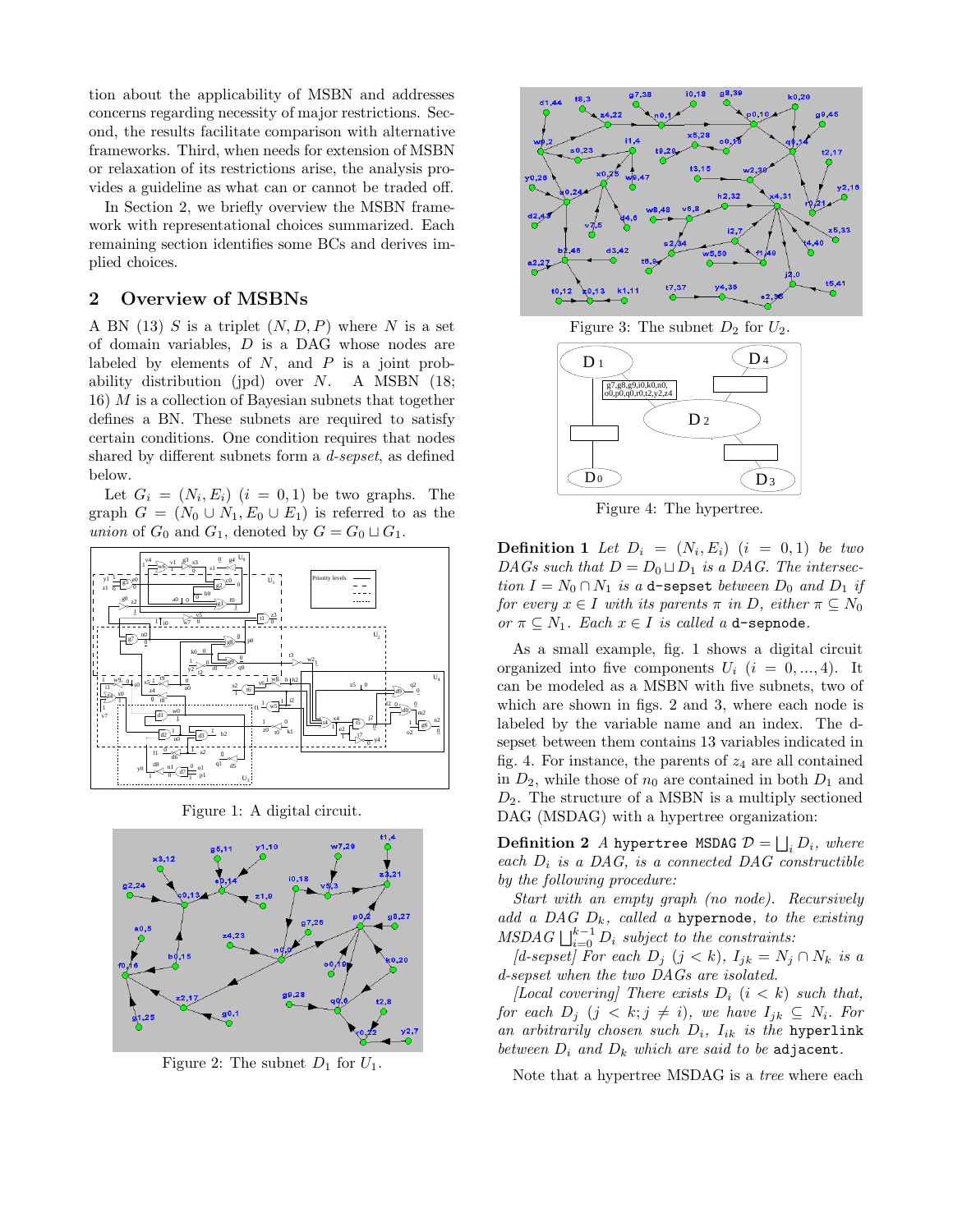node is a hypernode and each link is a hyperlink. The DAGs for modeling the above circuit can be organized into the hypertree MSDAG in fig. 4, where each hypernode is labeled by a DAG and each hyperlink is labeled by a d-sepset. Suppose we add  $D_0$ ,  $D_1$ , ..., in that order. When  $k = 2$ , we have  $i = 1$  since  $I_{02} = \emptyset \subseteq N_1$ and  $I_{12} \subseteq N_1$ . Although DAGs are organized into a hypertree, each DAG may be multiply connected (see figs. 2 and 3). Moreover, multiple paths may exist from a node in one DAG to another node in a different DAG after the DAGs are unioned by overlapping their d-sepsets. A MSBN is then defined as follows:

**Definition 3** An MSBN *M* is a triplet  $(N, D, P)$ .  $N = \bigcup_i N_i$  *is the* total universe *where each*  $N_i$  *is a set of variables.*  $\mathcal{D} = \bigsqcup_i D_i$  *(a hypertree MSDAG) is the* structure *where nodes of each DAG D*<sup>i</sup> *are labeled by elements of*  $N_i$ *. Let x be a variable and*  $\pi(x)$ *be all parents of x in* D*. For each x, exactly one of its occurrences (in a D<sub>i</sub> containing*  $\{x\} \cup \pi(x)$ ) *is assigned*  $P(x|\pi(x))$ *, and each occurrence in other DAGs is assigned a constant table.*  $P = \prod_i P_{D_i}$  *is the jpd, where* each  $P_{D_i}$  *is the product of the probability tables associated with nodes in*  $D_i$ *. A triplet*  $S_i = (N_i, D_i, P_{D_i})$  *is called a* subnet *of*  $M$ *. Two subnets*  $S_i$  *and*  $S_j$  *are said to be adjacent if*  $D_i$  *and*  $D_j$  *are adjacent.* 

MSBNs provide a framework for uncertain reasoning in CMADISs. Each agent holds its partial perspective (a subnet) of a total universe, reasons with local evidence and through communication with other agents, and answers queries or takes actions. Agents may be built by independent vendors with privacy protected with regard to the internal reasoning of each agent. Agents can acquire evidence in parallel while answers to queries are consistent with evidence in the entire system. For the circuit example, each component  $U_i$ can be assigned an agent  $A_i$  in charge of the subnet  $D_i$ and its local computation. Applications mostly studied include monitoring and diagnosis of large, complex and multi-component equipment (17) and object oriented BNs (7).

To aid the analysis, we list representational choices of MSBNs below, where the most important ones are 3 and 7.

- 1. Each agent's belief is represented by probability.
- 2. The total universe is decomposed into subdomains. For each pair, there exists a sequence of subdomains such that every pair of subdomains adjacent in the sequence shares some variables.
- 3. Subdomains are organized into a (hyper)tree structure where each hypernode is a subdomain, and each hyperlink represents a non-empty set of shared variables between the two hypernodes.
- 4. The hypertree satisfies local covering.
- 5. The dependency structure of each subdomain is represented as a DAG.
- 6. The union of DAGs for all subdomains is a connected DAG.
- 7. Each hyperlink is a d-sepset.
- 8. The joint probability distribution can be expressed as Def. 3.

Below we identify a set of BCs leading to these choices.

### **3 On communication graph**

We use *uncertain knowledge*, *belief* and *uncertainty* interchangeably, and make the following basic commitment:

#### **BC 1** *Each agent's belief is represented by probability.*

It directly corresponds to the first choice of Section 2. We shall use *coherence* to describe any assignment of belief consistent with the probability theory.

We consider a total universe  $\mathcal N$  of variables over which a CMADIS of *n* agents  $A_0, ..., A_{n-1}$  is defined. Each  $A_i$  has knowledge over a  $N_i \subset \mathcal{N}$ , called the *subdomain* of  $A_i$ . It is assumed whenever  $N_i \cap N_j \neq \emptyset$ , the intersection is *small* relative to  $N_i$  and  $N_j$ . For example, in equipment diagnosis, each  $N_i$  is a component including all devices and their input/output. From BC 1, the knowledge of  $A_i$  is a probability distribution over  $N_i$ , denoted by  $P_i(N_i)$ .

To minimize communication, we allow agents to exchange only their belief on shared variables (BC 2 below). We take it for granted that for agents to communicate directly,  $N_i \cap N_j$  must be nonempty. Note that BC 2 does not restrict the *order* nor the *number* of communications.

### **BC 2** *A*<sup>i</sup> *and A*<sup>j</sup> *can communicate* directly *only with*  $P(N_i \cap N_j)$ .

We refer to  $P(N_i \cap N_j)$  as a *message* and to direct communication as *message passing*. Paths for message passing can be represented by a *communication graph* (CG): In a graph with *n* nodes, associate each node with an agent  $A_i$  and label it by  $N_i$ . Connect each pair of nodes  $N_i$  and  $N_j$  by a link labeled by  $I = N_i \cap N_j$ (called a *separator*) if  $I \neq \emptyset$ . CG is a *junction graph* (4) over  $N$  whose links represent all potential paths of message passing. As belief of one agent can influence another through a third, CG also represents all potential paths of *indirect* communications. Each agent's belief should potentially be influential in any other, directly or indirectly. Otherwise the system can be split into two. Hence CG is *connected*. We summarize this in Proposition 4,. It is equivalent to the second choice in Section 2.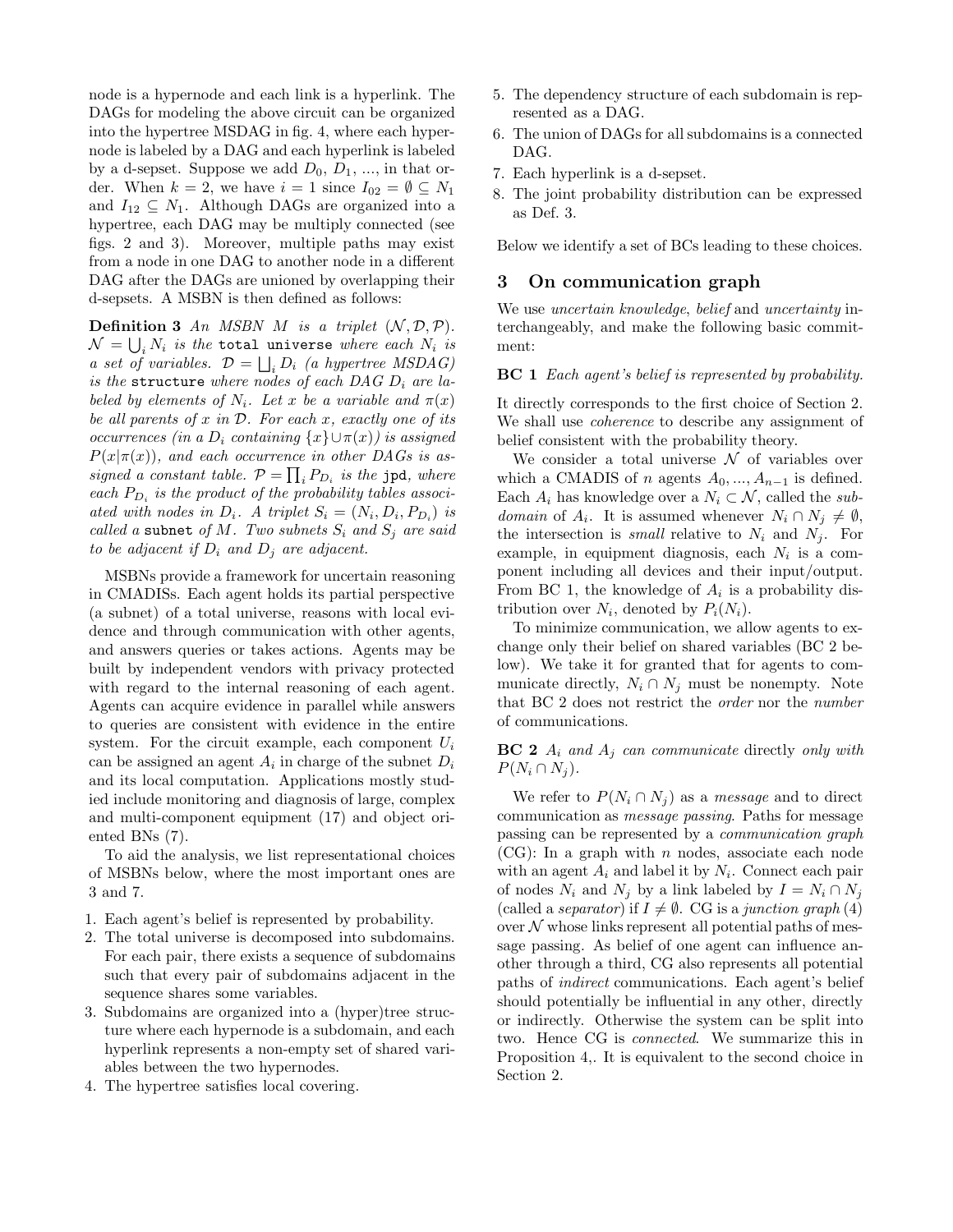**Proposition 4** *Let H be the communication graph of a CMADIS over* N *that observes BC 1 and BC 2. Each agent's belief can in general influence that of each other agent through communication. Then H is connected.*

### **4 On hypertree organization**

The difficulty of coherent inference in multiply connected (with loops) graphical models of probabilistic knowledge is well known and many inference algorithms have been proposed. Those based on message passing, e.g., (13; 9; 5; 15), all convert a multiply connected network into a tree. However, *no* formal arguments can be found, e.g., in (13; 4; 11; 1), which demonstrate convincingly that message passing *cannot* be made coherent in multiply connected networks. This leaves the question whether it is *impossible* to construct such a method or the method remains to be discovered.

The answer to this question ties closely to the necessity of hypertree organization of agents as specified in Def. 2 and restated as the third choice in Section 2. This tie can be seen by noting that the hypertree in Def. 2 is isomorphic to a subgraph of the communication graph *H* of the same CMADIS: An oneto-one mapping exists between hypernodes in Def. 2 and nodes in *H*. Each hyperlink in Def. 2 is a link in *H* but the converse is not true. In what follows, we show that in general, coherent message passing is impossible in multiply connected CGs. The result formally establishes not only the necessity of hypertree structure in CMADIS, but also the necessity of tree topology for message passing based inference in single agent systems. Since a CG is a junction graph, we use a junction graph in our analysis. We first classify loops as follows:

**Definition 5** Let  $G$  be a junction graph over  $N$ . A *loop in G is* degenerate *if all separators on the loop are identical. Otherwise, it is* nondegenerate*.*

In fig. 5, all loops in (a) are degenerate, and those in (b) and (c) are nondegenerate. In general, a junction graph can have both types of loops.

#### **4.1 Nondegenerate loops**

We show that when nondegenerate loops exist, messages are *uninformative*. No matter how messages are manipulated or routed, they cannot become *informative* and it becomes impossible to make message passing coherent.

Consider a domain with the dependence structure in fig. 5 (d) where *a, b, c, d* are binary, over which a CMADIS of three agents  $A_i$  ( $i = 0, 1, 2$ ) with  $U_0 =$  ${a, b}, U_1 = {a, c} \text{ and } U_2 = {b, c, d} \text{ is defined.}$ 



Figure 5: (a-c) Junction graphs with nodes shown in ovals and separators in boxes. (d) A DAG to which (c) is a junction graph.

Fig. 5 (d) is the junction graph. The local knowledge of agents are  $P_0(a, b)$ ,  $P_1(a, c)$  and  $P_2(b, c, d)$ , respectively. We assume that their belief are initially consistent, namely, the marginal distributions satisfy  $P_0(a) = P_1(a), P_0(b) = P_2(b), \text{ and } P_1(c) = P_2(c).$ Hence, message passing cannot change any agent's belief. We refer to this CMADIS as *Cmas3*. Any given  $P_0(a, b)$ ,  $P_1(a, c)$  and  $P_2(b, c, d)$  subject to the above consistency is called an *initial state* of Cmas3.

Suppose that  $A_2$  observes  $d = d_0$ . If the agents can update their belief coherently, their new belief should be  $P_0(a, b|d = d_0)$ ,  $P_1(a, c|d = d_0)$  and  $P_2(b, c, d|d =$  $d_0$ ). For  $A_2$ ,  $P_2(b, c, d | d = d_0)$  can be obtained locally. However, for  $A_0$  and  $A_1$  to update their belief, they must rely on the message  $P_2(b|d = d_0)$  sent by  $A_2$  to  $A_0$  and the message  $P_2(c|d = d_0)$  sent by  $A_2$  to  $A_1$ . In the following, we show that  $A_0$  and  $A_1$  cannot update their belief coherently based on these messages. Before the general result, we illustrate with a particular initial state. From fig.  $5(d)$ , we can independently specify  $P(a)$ ,  $P(b|a)$ ,  $P(c|a)$ , and  $P(d|b, c)$  as follows:

$$
P(a_0) = .26
$$
  
\n
$$
P(b_0|a_0) = .98
$$
  
\n
$$
P(b_0|a_1) = .33
$$
  
\n
$$
P(c_0|a_0) = .02
$$
  
\n
$$
P(c_0|a_1) = .67
$$
  
\n
$$
P(d_0|b_0, c_0) = .03
$$
  
\n
$$
P(d_0|b_1, c_0) = .7
$$
  
\n
$$
P(d_0|b_1, c_1) = .25
$$

From these, we define an initial state *s* which is consistent:

$$
P_0(a, b) = P(a)P(b|a), \quad P_1(a, c) = P(a)P(c|a),
$$
  

$$
P_2(b, c, d) = P(b, c)P(d|b, c),
$$

where  $P(b, c) = \sum_a P(a)P(b|a)P(c|a)$ . After  $d =$  $d_0$  is observed by  $A_2$ , its messages are  $P_2(b|d_0)$  =  $(0.448, 0.552)$  and  $P_2(c|d_0) = (0.477, 0.532)$ .

Consider now a different initial state  $s'$  that differs from *s* by replacing  $P'(d|b, c)$  with the following:

$$
P'_2(d_0|b_0, c_0) = 0.5336
$$
  $P'_2(d_0|b_0, c_1) = 0.1154$   
\n $P'_2(d_0|b_1, c_0) = 0.14$   $P'_2(d_0|b_1, c_1) = 0.66$ 

Note that  $P'_2(b, c, d) \neq P_2(b, c, d)$ , but  $P'_0(a, b) =$  $P_0(a, b)$  and  $P'_1(a, c) = P_1(a, c)$ . After  $d = d_0$  is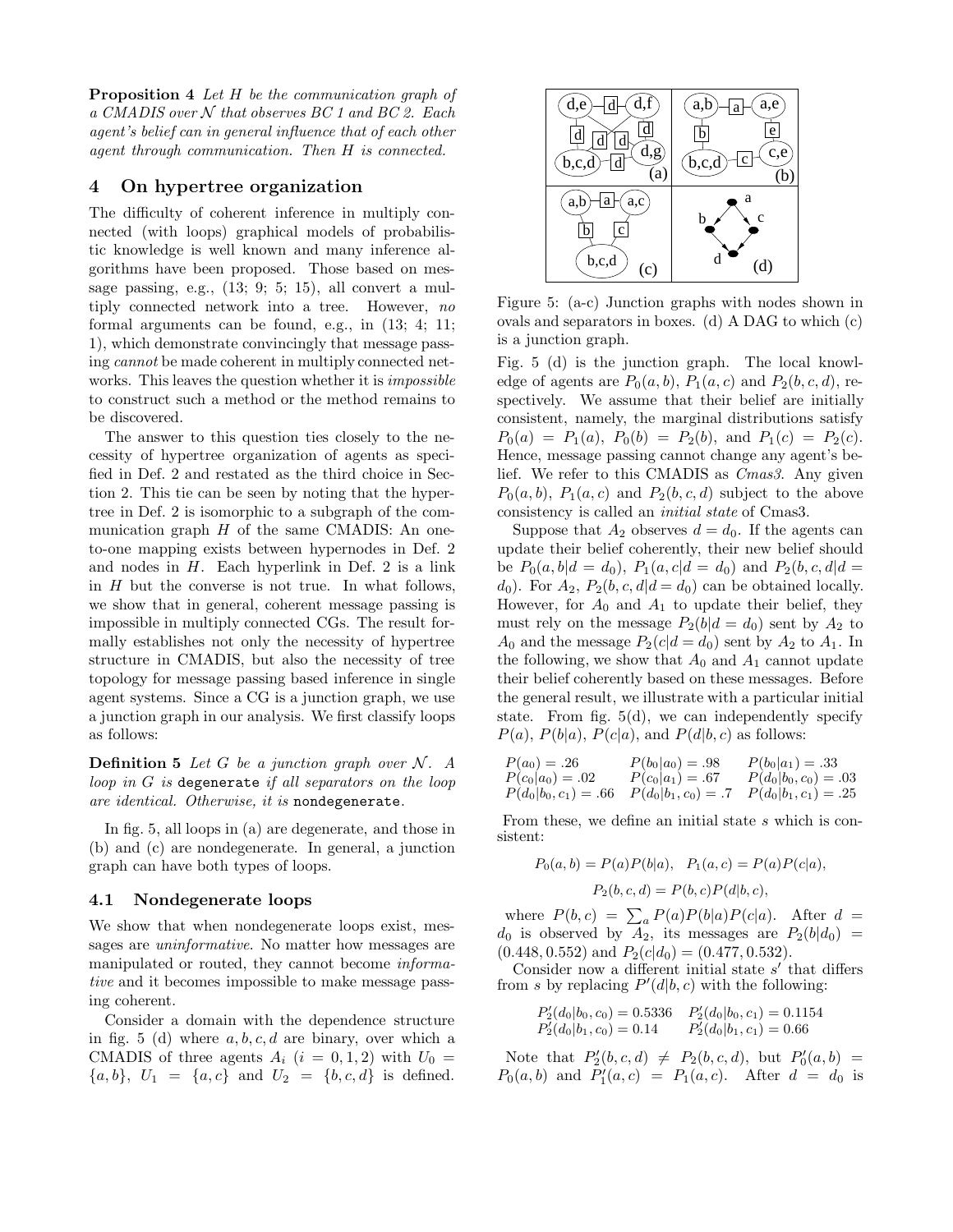observed, if we compute the messages  $P_2'(b|d_0)$  and  $P'_{2}(c|d_0)$ , we will find them to be identical to those obtained from state *s*. That is, the messages are insensitive to the difference between the two initial states. As a consequence, the new belief in  $A_0$  and  $A_1$  will be identical in both cases. Should the new belief in both cases be different? Using coherent probabilistic inference, we obtain  $P(a_1|d_0) = 0.666$  from *s*, and  $P'(a_1|d_0) = 0.878$ from *s'*. The difference is significant.

We now show that the above phenomenon is not accidental. Without losing generality, we assume that all distributions are strictly positive. Lemma 6 says that for infinitely many different initial states of agent  $A_2$ , its messages to  $A_0$  and  $A_1$ , however, are identical.

**Lemma 6** *Let s be a strictly positive initial state of Cmas3. There exists infinitely many distinct state*  $s'$ , *identical to s in*  $P(a)$ *,*  $P(b|a)$  *and*  $P(c|a)$  *but is distinct in*  $P(d|b, c)$  *such that the message*  $P_2(b|d = d_0)$ *produced from s*<sup>0</sup> *is identical to that produced from s, and so is the message*  $P_2(c|d = d_0)$ *.* 

Proof: We denote the message component  $P_2(b)$  $b_0|d = d_0$  from state *s* by  $P_2(b_0|d_0)$ . We denote the message component from *s'* by  $P_2'(b_0|d_0)$ .  $P_2(b_0|d_0)$ can be expanded as

$$
P_2(b_0|d_0) = P_2(b_0, d_0) / (P_2(b_0, d_0) + P_2(b_1, d_0))
$$
  
= 
$$
[1 + \frac{P_2(b_1, d_0)}{P_2(b_0, d_0)}]^{-1} = [1 + \frac{P_2(b_1, c_0, d_0) + P_2(b_1, c_1, d_0)}{P_2(b_0, c_0, d_0) + P_2(b_0, c_1, d_0)}]^{-1}
$$
  
= 
$$
[1 + \frac{P_2(d_0|b_1, c_0)P_2(b_1, c_0) + P_2(d_0|b_1, c_1)P_2(b_1, c_1)}{P_2(d_0|b_0, c_0)P_2(b_0, c_0) + P_2(d_0|b_0, c_1)P_2(b_0, c_1)}]^{-1}.
$$

Similarly, the message component  $P_2(c_0|d_0)$  can be expanded as

$$
P_2(c_0|d_0) = [1 + \frac{P_2(c_1,d_0)}{P_2(c_0,d_0)}]^{-1}
$$
  
= 
$$
[1 + \frac{P_2(d_0|b_0,c_1)P_2(b_0,c_1) + P_2(d_0|b_1,c_1)P_2(b_1,c_1)}{P_2(d_0|b_0,c_0)P_2(b_0,c_0) + P_2(d_0|b_1,c_0)P_2(b_1,c_0)}]^{-1}.
$$

By assumption,  $P_0(a, b) = P'_0(a, b)$ ,  $P_1(a, c) =$  $P'_1(a, c)$  and  $P_2(b, c) = P'_2(b, c)$  but  $P_2(d|b, c) \neq$  $P'_{2}(d|b, c)$ . If agent  $A_{2}$  at *s'* can generate the identical messages  $P_2'(b|d_0) = P_2(b|d_0)$  and  $P_2'(c|d_0) = P_2(c|d_0)$ (conclusion of the lemma), then  $P'_{2}(d|b, c)$  must be the solutions of the following equations:

$$
\frac{P'_2(d_0|b_1,c_0)P_2(b_1,c_0)+P'_2(d_0|b_1,c_1)P_2(b_1,c_1)}{P'_2(d_0|b_0,c_0)P_2(b_0,c_0)+P'_2(d_0|b_0,c_1)P_2(b_0,c_1)} = \frac{P_2(b_1,d_0)}{P_2(b_0,d_0)}
$$
  

$$
\frac{P'_2(d_0|b_0,c_1)P_2(b_0,c_1)+P'_2(d_0|b_1,c_1)P_2(b_1,c_1)}{P'_2(d_0|b_0,c_0)+P'_2(d_0|b_1,c_0)P_2(b_1,c_0)} = \frac{P_2(c_1,d_0)}{P_2(c_0,d_0)}
$$

Since  $P'_{2}(d|b, c)$  has four independent parameters but is constrained by only two equations, it has *infinitely* many solutions. Each solution defines an initial state *s*<sup> $\prime$ </sup> of Cmas3 that satisfies all conditions in the lemma.  $\Box$ 

Lemma 7 says that with the same difference in initial states, a coherent inference will produce distinct results from Cmas3.

**Lemma 7** Let  $P$  and  $P'$  be strictly positive probability *distributions over the DAG of fig. 5 (d) such that they are identical in*  $P(a)$ *,*  $P(b|a)$  *and*  $P(c|a)$  *but distinct in P*(*d*|*b*,*c*)*. Then*  $P(a|d = d_0)$  *is distinct to*  $P'(a|d = d_0)$ *in general.*

Proof: We have the following from *P* and *P*':

$$
P(a|d_0) = \sum_{b,c} P(a|b,c)P(b,c|d_0)
$$
 (1)

$$
P'(a|d_0) = \sum_{b,c} P(a|b,c)P'(b,c|d_0)
$$
 (2)

.

where we have used  $P(a|b, c)$  since  $P'$  is identical with *P* in  $P(a)$ ,  $P(b|a)$  and  $P(c|a)$ . If  $P(b, c|d_0) \neq$  $P'(b, c|d_0)$  (which we show below), then in general  $P(a|d_0) \neq P'(a|d_0)$ . We also have

$$
P(b, c|d_0) = \frac{P(d_0|b, c)P(b, c)}{P(d_0)} = \frac{P(d_0|b, c)P(b, c)}{\sum_{b,c} P(d_0|b, c)P(b, c)},
$$
  

$$
P'(b, c|d_0) = \frac{P'(d_0|b, c)P(b, c)}{P'(d_0)} = \frac{P'(d_0|b, c)P(b, c)}{\sum_{b,c} P'(d_0|b, c)P(b, c)}
$$

Since  $P(d|b, c) \neq P'(d|b, c)$ , in general  $P(b, c|d_0) \neq$  $P'(b, c|d_0)$ .  $\Box$ 

We conclude with the following theorem:

**Theorem 8** *Message passing in Cmas3 cannot be coherent in general, no matter how it is performed.*

Proof: By Lemma 6,  $P_2(b|d = d_0)$  and  $P_2(c|d = d_0)$ are insensitive to the initial states and hence the posteriors (e.g.,  $P_0(a|d = d_0)$ ) computed from the messages cannot be sensitive either. However, by Lemma 7, the posteriors should be different in general given different initial states. Hence, correct belief updating cannot be achieved in Cmas3.  $\Box$ 

Note that the non-coherence of Cmas3 is due to its non-degenerate loop. From Eqs.(2) and (2), correct inference requires  $P(b, c|d_0)$ . To pass such a message, a separator must contain  ${b, c}$ , the intersection between  $U_2$  and  $U_0 \cup U_1$ . The nondegenerate loop signifies the splitting of such a separator (into separators  ${b}$  and  ${c}$ ). The result is the passing of marginals of  $P(b, c|d_0)$  (the insensitive messages) and ultimately the incorrect inference.

We can generalize this analysis to an arbitrary nondegenerate loop of length 3 (the loop length of Cmas3), where each of *a, b, c, d* is a set of variables. The result in Lemmas 6, 7 and Theorem 8 can be similarly derived.

We can further generalize this analysis to an arbitrary nondegenerate loop of length  $K > 3$ . By clumping *K* −2 adjacent subdomains into one big subdomain *Q*, the loop is reduced to length 3. Any message passing among the  $k - 2$  subdomains can be considered as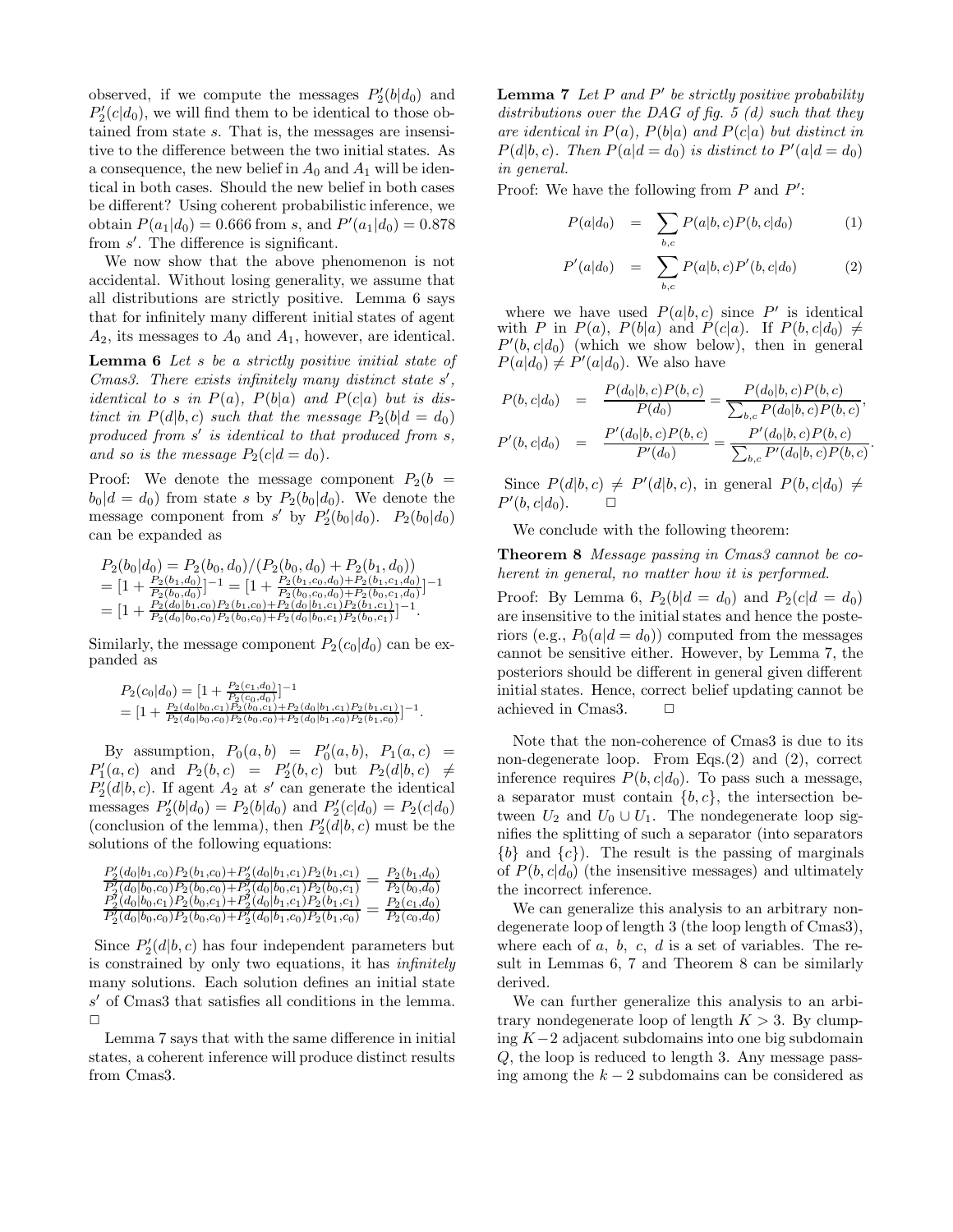occurring in the same way as before the clumping but "inside" *Q*. Now the above analysis for an arbitrary nondegenerate loop of length 3 applies. Corollary 9 summarizes the analysis.

**Corollary 9** *Message passing in a nondegenerate loop cannot be coherent in general, no matter how it is performed.*

### **4.2 Degenerate loops**

In a degenerate loop, all subdomains share the same separator and it is straightforward to pass the message coherently (we omit details for space limit). However, in practice a CG made of only degenerate loops are rare, and such loops can always be cut open with coherent message passing performed in the resultant tree. Under the assumption that nondegenerate loops are commonplace, we prefer a uniform organization for agents which support coherent message passing no matter what types of loops exist in the CG:

**BC 3** *A uniform agent organization regarding loops is preferred.*

By Corollary 9, a tree must be used when nondegenerate loops exist. By BC 3, a tree will be preferred. We summarize in the following proposition which implies the third choice in Section 2, with the understanding that a loopy organization may be used as long as all loops involved are degenerate.

**Proposition 10** *Let a CMADIS over* N *be one that observes BC 1 through BC 3. Then a tree organization of agents must be used.*

Proposition 10 admits many tree organizations. Jensen (4) showed that coherent message passing may not be achieved with just any tree. In particular, if two subdomains  $N_i$  and  $N_j$  share a subset *I* of variables but *I* is not contained in every subdomain on the path between them in the tree, then coherent message passing is not achievable. To ensure coherent message passing, the tree must be a *junction tree*, where for each pair of  $N_i$  and  $N_j$ ,  $N_i \cap N_j$  is contained in every subdomain on the path between  $N_i$  and  $N_j$ . Hence we have the following proposition:

**Proposition 11** *Let a CMADIS over* N *be one that observes BC 1 through BC 3. Then a junction tree organization of agents must be used.*

# **5 On local covering condition**

In this section, we show that the local covering condition in Def. 2 is necessary and sufficient to guarantee that the resultant hypertree is a junction tree. The proof is omitted due to space.

**Theorem 12** *Let*  $N_0$ , ...,  $N_{n-1}$  *be a set of subdomains. Start with an empty hypergraph, add each N*<sup>i</sup> *recursively as a hypernode and connect it with an existing hypernode with a hyperlink. The resultant hypergraph is a junction tree iff each hypernode is added according to the local covering condition.*

From Theorem 12, the fourth choice of Section 2 follows.

# **6 On subdomain separators**

Given our commitment to a (hyper) junction tree organization (Theorem 12), it follows that each separator must be chosen such that the message over it is *sufficient* to convey all the relevant information from one subtree to the other. Formally, this means that all variables in one subtree are conditionally independent of all variables in the other subtree given the separator.

It can be shown easily that when the separator renders the two subtrees conditionally independent, if new observations are obtained in one subtree, coherent belief update in the other subtree can be achieved by simply passing the updated distribution on the separator. On the other hand, if the separator does not render the two subtrees conditionally independent, belief updating by passing only the separator distribution will not be coherent in general. Hence we have the following proposition:

**Proposition 13** *Let a CMADIS over* N *be one that observes BC 1 through BC 3. Then each separator in a tree organization must render the two subtrees conditionally independent.*

This commitment requires the CMADIS designer to partition the domain among agents such that intersections of subdomains form conditional independent separators in a hypertree organization.

# **7 Choice on subdomain representation**

Given a subdomain  $N_i$ , the number of parameters to represent the belief of  $A_i$  is exponential on  $|N_i|$ . Graphical models allow more compact representation. We focus on DAG models as they are the most concise with the understanding that other models such as decomposable Markov networks or chain graphs can also be used.

**BC 4** *A DAG is used to structure individual agent's knowledge.*

A DAG model admits a causal interpretation of dependence. Once we adopt it for each agent, we must adopt it for the joint belief of all agents:

**Proposition 14** *Let a CMADIS over* N *be constructed following BC 1, through BC 4. Then each*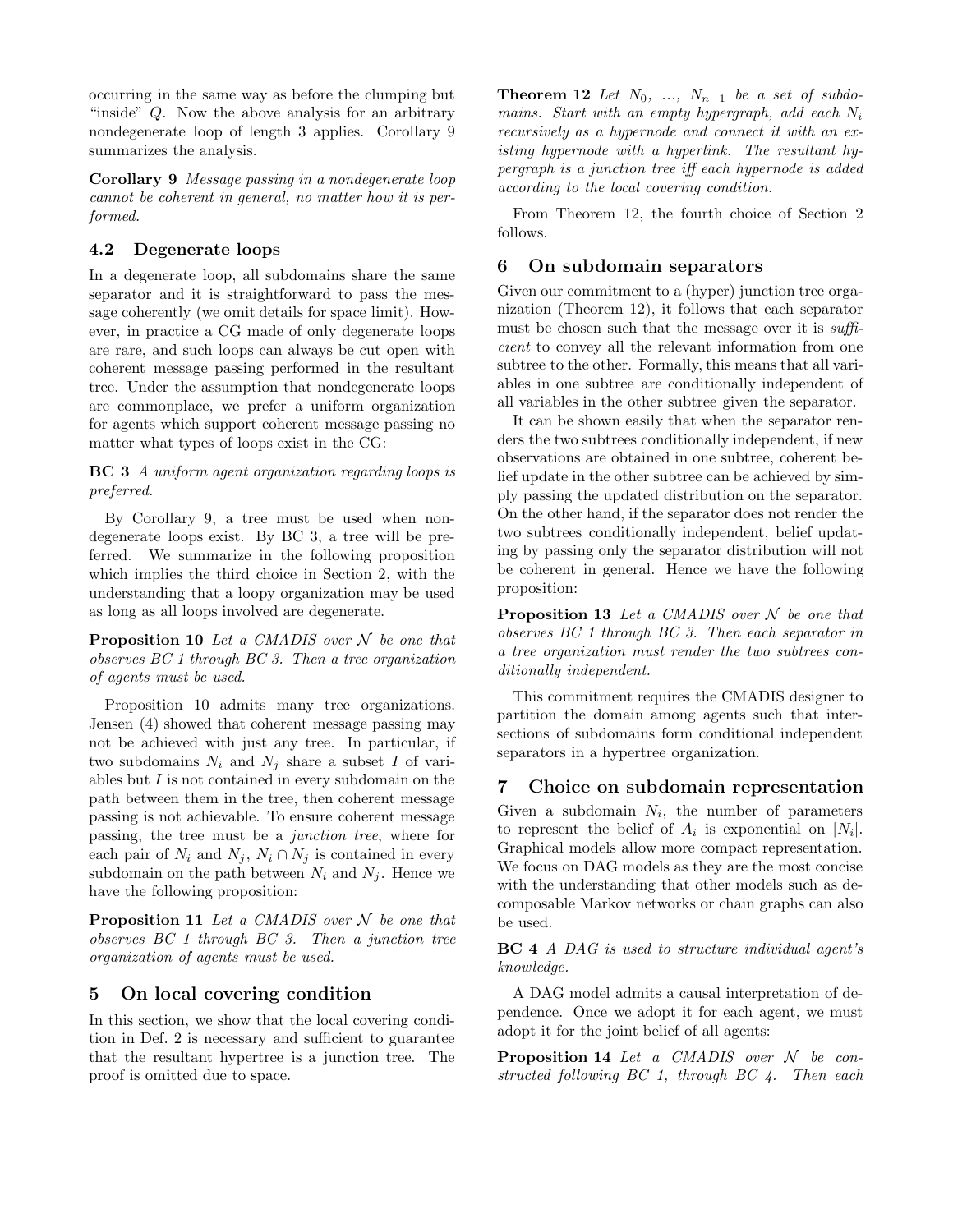$subdomain N_i$  *is structured as a DAG over*  $N_i$  *and the union of these DAGs is a connected DAG over*  $N$ *.* 

Proof: If the union of subdomain DAGs is not a DAG, then it has a directed cycle. This contradicts the causal interpretation of individual DAG models. The connectedness is implied by Proposition 4.

The fifth and sixth choices of Section 2 now follows.

#### **8 On interface between subdomains**

We show that the interface between subdomains must be structured as a d-sepset. This is established below through the concept of d-separation (13).

**Proposition 15** *Let*  $D_i = (N_i, E_i)$  (*i* = 0, 1) *be two DAGs such that*  $D = D_0 \sqcup D_1$  *is a DAG.*  $N_0 \setminus N_1$ *and*  $N_1 \setminus N_0$  *are d-separated by*  $I = N_0 \cap N_1$  *iff I is a d-sepset.*

Proof: Sufficiency has been shown in (18).

[Necessity] Suppose there exists  $x \in I$  with distinct parents *y* and *z* in *D* such that  $y \in N_0$  but  $y \notin N_1$ , and  $z \in N_1$  but  $z \notin N_0$ . Note that the condition disqualifies *I* from being a d-sepset, and this is the only way that *I* may become disqualified. Now *y* and *z* are not d-separated given *x* and hence  $N_0 \setminus N_1$  and  $N_1 \setminus N_0$  are not d-separated by *I*.  $\Box$ 

Since d-separation captures all graphically identifiable conditional independencies (13), Proposition 15 implies that d-sepset is the necessary and sufficient *syntactic* condition for conditionally independent separators (Proposition 13) under *all possible subdomain structures and observation patterns*. We emphasize that d-sepset is necessary for the most general case, since by restricting subdomain structure (e.g., some agent contains only "cause" relative to other agents but no "effect") or observation pattern (e.g., some agent has no local observation and only relies on others' observation), the d-sepset requirement may be relaxed. The seventh choice of Section 2 now follows. From Propositions 14, 15 and Theorem 12, the following proposition is implied. The proof is omitted due to space.

**Proposition 16** *Let a CMADIS over* N *be constructed following BC 1 through BC 4. Then it must be structured as a hypertree MSDAG.*

### **9 On belief assignment**

By Propositions 14, the structure of a CMADIS is a DAG (we emphasize that it is a consequence of BC 1 through BC 4, not an assumption). Hence a joint probability distribution (ipd) over  $\mathcal N$  can be defined by specifying local distribution for each node and applying chain rule. In a CMADIS, a node can be internal to

an agent or shared. Distribution for an internal node can be specified by the corresponding agent vender.

When a node is shared, it may have different parents in different agents (e.g., *z*<sup>4</sup> in fig. 2 and fig.3). Since each shared node is a d-sepnode, Def. 1 implies that for each shared variable *x*, there exists a subdomain containing all the parents of *x* in the universe as stated in the following lemma:

**Lemma 17** *Let x be a d-sepnode in a hypertree MS-DAG. Let the parents of x in*  $D_i$  *be*  $\pi_i(x)$ *. Then there exists*  $D_k$  *such that*  $\pi_k(x) = \bigcup_i \pi_i(x)$ *.* 

If agents are built by the same vendor, then once  $P(x|\pi_k(x))$  is specified for *x*,  $P(x|\pi_i(x))$  for each *i* is implied. If agents are built by different vendors, then it is possible that distributions on a d-sepnode may be incompatible with each other. For instance, in figs. 2 and 3,  $A_1$  and  $A_2$  may differ on  $P(q_7)$ . We make the following basic commitment for integrating independently built agents into a CMADIS:

**BC 5** *Within each agent's subdomain, jpd is consistent with the agent's belief. For shared nodes, jpd supplements each agent's knowledge with others'.*

The key issue is to combine agents' belief on a shared variable to arrive at a common belief. One idea (14) is to interpret the distribution from each agent as obtained from a sample data. The combined  $P(x|\pi(x))$ can then be obtained from the combined data sample. In summary, let agents combine their belief for each shared  $x$ . Then, for each shared  $x$ , let jpd be consistent with  $P(x|\pi_k(x))$ , and for each internal *x*, let jpd be consistent with  $P(x|\pi(x))$  held by the corresponding agent. It's easy to see that the resultant jpd is precisely the one defined in Def. 3, stated in the following proposition:

**Proposition 18** *Let a CMADIS over* N *be constructed following BC 1 through BC 5. Then the jpd over* N *is identical to that of Def. 3.*

The last choice of Section 2 now follows. Pooling Propositions 16 and 18 together, the MSBN representation is entailed by the BCs:

**Theorem 19** *Let a CMADIS over* N *be constructed following BC 1 through BC 5. Then it must be represented as a MSBN or some equivalent.*

### **10 Conclusion**

From the following *basic* commitments: [BC 1] exact probabilistic measure of belief, [BC 2] communication by belief over small sets of shared variables, [BC 3] uniform organization of agents regarding loops, [BC 4] DAG for domain structuring, [BC 5] joint belief admitting agents' belief on internal variables and combining